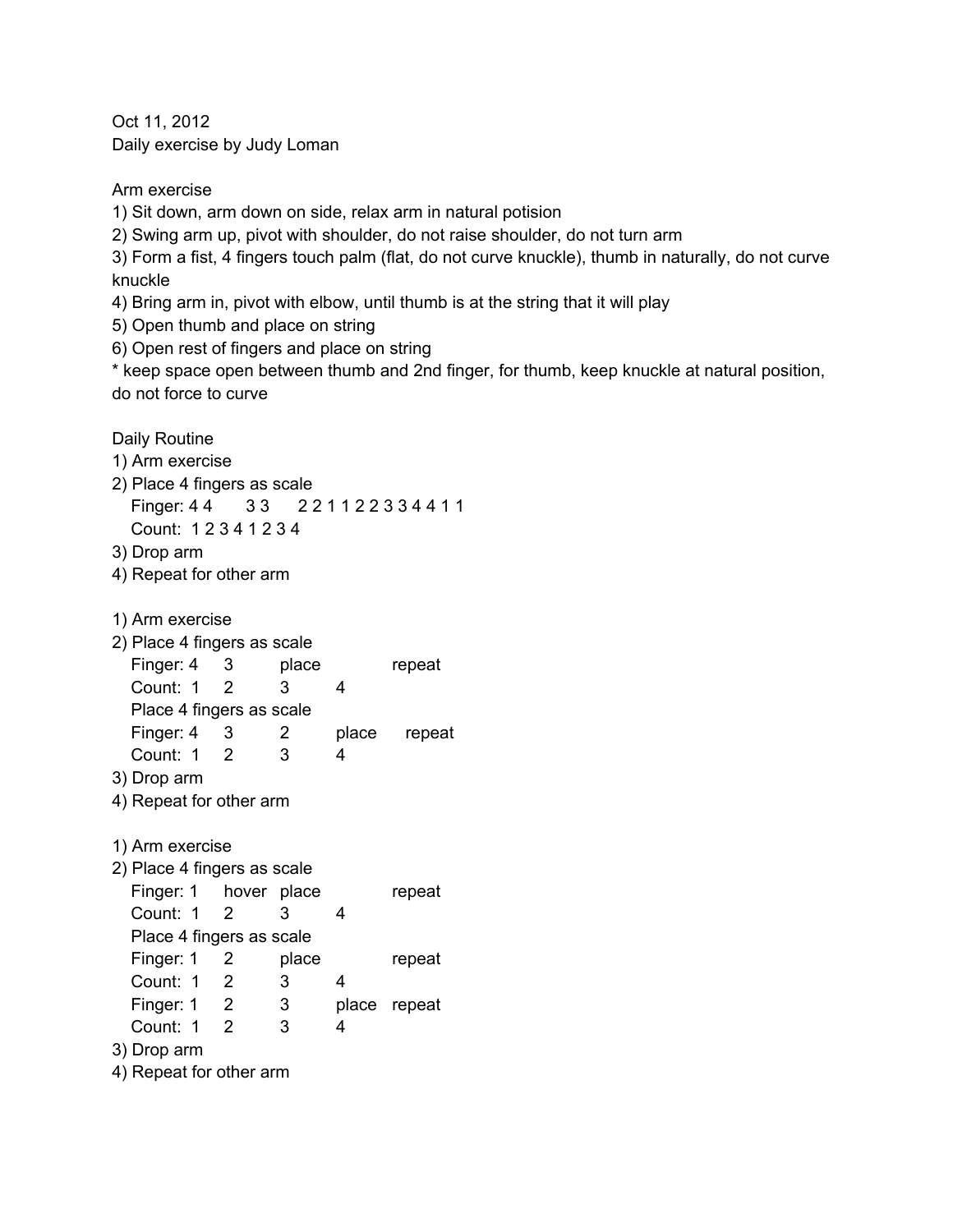| 1) Arm exercise             |  |                |   |              |              |        |
|-----------------------------|--|----------------|---|--------------|--------------|--------|
| 2) Place 4 fingers as scale |  |                |   |              |              |        |
| Finger: $3 \t 4$            |  | place          |   | repeat       |              |        |
| Count: 1 2                  |  | 3              | 4 |              |              |        |
| Place 4 fingers as scale    |  |                |   |              |              |        |
| Finger: $2 \t 3$            |  | $\overline{4}$ |   | place repeat |              |        |
| Count: 1 2                  |  | 3              | 4 |              |              |        |
| 3) Drop arm                 |  |                |   |              |              |        |
| 4) Repeat for other arm     |  |                |   |              |              |        |
|                             |  |                |   |              |              |        |
| 1) Arm exercise             |  |                |   |              |              |        |
| 2) Place 4 fingers as scale |  |                |   |              |              |        |
| Finger: $4 \quad 3$         |  | - 2            | 1 | place        |              | repeat |
| Count: 1 2                  |  | 3              | 4 | 5            |              |        |
| Place 4 fingers as scale    |  |                |   |              |              |        |
| Finger: $1 \quad 2$         |  | 3.             | 4 |              | place repeat |        |
| Count: 1 2                  |  | 3              | 4 | 5            |              |        |
| 3) Drop arm                 |  |                |   |              |              |        |
| 4) Repeat for other arm     |  |                |   |              |              |        |
|                             |  |                |   |              |              |        |

For exercise, play Salzedo sliding exercise, hand separate and alternate, each time alternate, replace hand with the arm exercise, alway place thumb first, and then remove thumb before playing. This is to make sure hand position is right and open.

Triads and 4 finger chords (place thumb on the 7th)

1) practice closing and opening of hand on lap

- place both hands on lap, close all fingers quickly and notice arm would naturally lift up

- then open up fingers as arm drops

2) practice on harp, triads first then 4 finger chords

Practice for 4 fingers scale patttern

1) place all 4 fingers as scale position

2) keep 4th finger on string

3) remove 3, 2, 1 (just hover and stay relax)

4) play 4th finger, and close all fingers together, and lift arm natrually

Repeat for 3, 2, 1 fingers,

When play with particular finger, always place all fingers at the same time, keep that finger on, and then remove the rest, and when play that finger, close all fingers together.

Scales - going up with cross under

1) play 4, 3

2) out and relax 4, 3

- 3) play 2 and make sure it closes, 3 should stay relax and out
- 4) move 4 under and place, 3 still stay relax and out